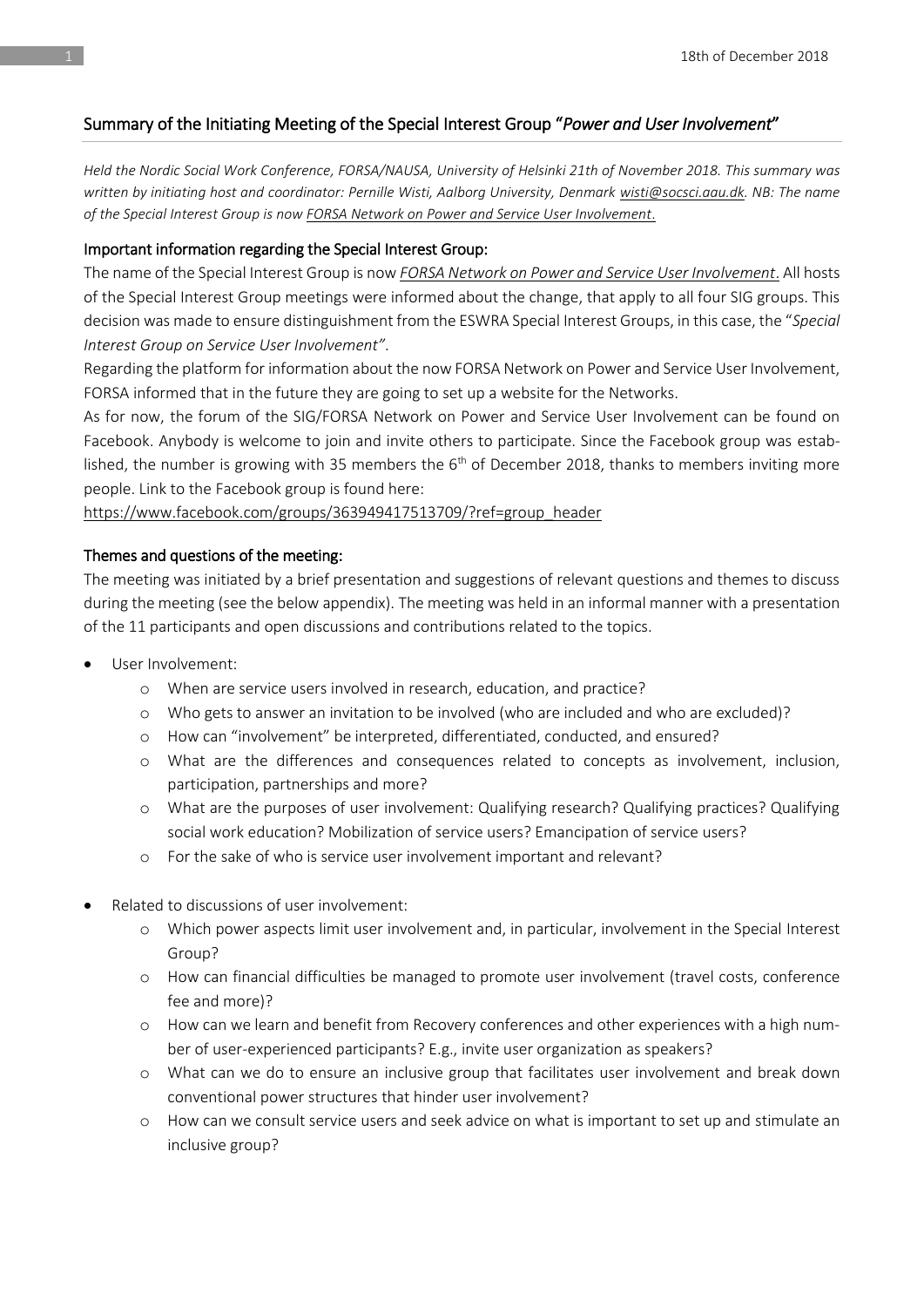- o Awareness of differences in groups of service users. Recruitment and welcome participants with multiple abilities.
- o In what manner can we gain knowledge of peer-to-peer initiatives?

#### Future work and ideas:

Regarding the next steps, the participants emphasized that initiating an informal pre-conference workshop gathering during the next international Nordic Social Work Conference in 2020 would be a relevant step to follow up on the initiatives of the initiating meeting. Such a pre-conference workshop gathering can include presentations of research regarding power and user involvement in social work, service user experiences, and perspectives and more.

Difficulties and possibilities related such an event were also discussed:

- E.g., how does the Special Interest Group work to ensure participation of service users rather than to discuss service user involvement on behalf of the users?
- If the group wants to emphasize such participation, where should the pre-conference be held (University buildings, service user organizations, and public spaces)?
- How can service user participation take place (in person, by audio recording, letters, video recordings, Skype participation and more)?
- Which considerations are relevant to ensure participation of people with multiple abilities (wheelchair access, measurements of doorways, considerations about visual and hearing abilities, emotional and cognitive aspects and needs and more)?
- Which platforms for the group are considered inclusive (Research Gate, Mendeley, and Facebook)?

#### Who does what…?

As the participants of the meeting suggested a flat structure, it was agreed on, that future work and meetings are to be organized cooperatively. This means that all participants of the meeting are included in the steering group. Initiators of organising the next meeting, mentioned above, are Arne Kristiansen, Cecilia Heule and Jenny Wetterling. Contact info: Cecilia Heule cecilia.heule@soch.lu.se. Jenny Wetterling [jennywetterling@gmail.com](mailto:jennywetterling@gmail.com) and Arne Kristianse[n arne.kristiansen@soch.lu.se](mailto:arne.kristiansen@soch.lu.se)

The initiators are not solely responsible for organising the next meeting, but introduce discussions of the planning so that the steering group are able to suggest, co-plan and arrange the meeting in 2020.

Due to discussion related to GDPR, this summary does not include the names of the participants of the meeting (except for the initiators mentioned above), nor email addresses. This is because this summary can freely be shared with anybody who would like to be a part of the Special Interest Group.

# Code of conduct:

As the group would like to promote all kinds of user involvement and participation and ensure a welcoming environment for any participant, we discussed and agreed that no service user group (or anyone else with interest in power and user involvement) can be excluded from participation. The group works in an antidiscriminatory manner, both in practice and in a non-offensive language with respect for individual needs.

In addition, working in an anti-discriminatory approach encourages awareness of diversity and acknowledging a wide range of degrees of interests, backgrounds, experiences, leanings, personal background and academic/professional backgrounds. Included is also the respect of experiences related to all (or none) abilities, ethnicities, races, ages, genders, sexual orientation, socioeconomic status, exceptionalities, language, religion, geographical area, political leanings and philosophies. The respect is related to tolerance of thought, ideas, people with differing viewpoints and life experiences.